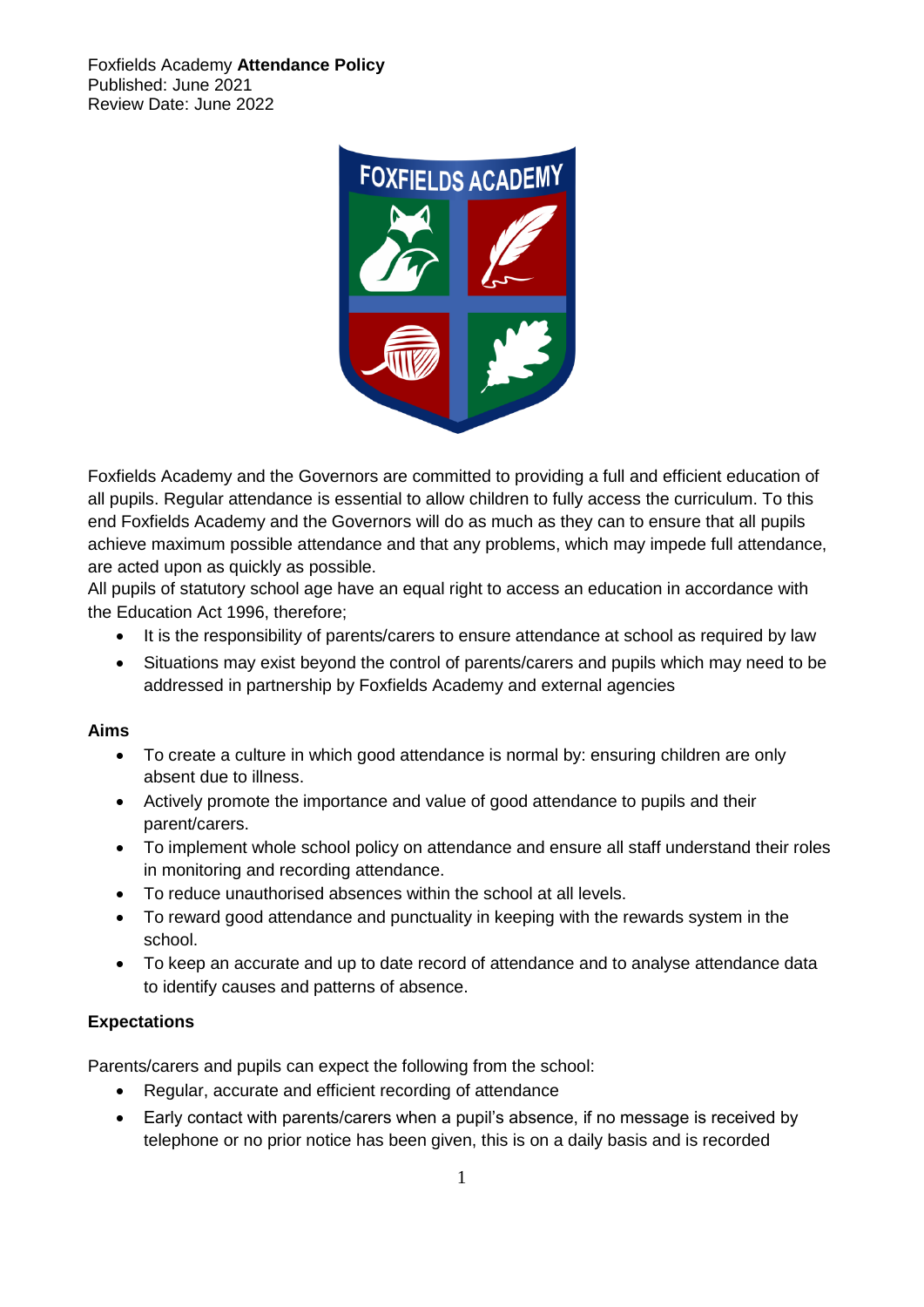- Immediate and confidential action on any problem notified to the school
- Encouragement and tailored support to pupils towards good attendance
- Bespoke support plans for pupil's that are unable to access school for reasons such as medical recovery etc

The school has the following expectations from parents/carers:

- That they ensure their child attends school regularly
- That they will contact the school by telephone or in person at the start of the first day of absence; whenever their child is unable to attend school
- They will inform the school of any planned medical appointments in advance and provide evidence of an appointment if necessary
- They will inform the school of any planned medical procedures/circumstances that may result in a child's long-term absence to ensure an appropriate support plan can be established
- That they will ensure their child arrives in school on time and prepared for the school day
- That they will contact the school, in confidence, whenever any problem occurs that may keep their child away from school
- To avoid, where possible, taking any planned absence during term time

The school has the following expectations from pupils:

- That they attend school regularly
- That they arrive at school on time and are appropriately prepared for the day
- That they will inform a member of staff of any problems or reasons that may hinder them from attending school

## **Responding to Non-Attendance**

On the day of the absence, if a telephone call or prior notice has not been received from parents/carers the receptionist will;

- Attempt to contact parents/carers by telephone to obtain an explanation for the absence, this will be logged on the school's electronic recording system (Schoolpod) and monitored
- If parents/carers are non-contactable the pupil's emergency contacts will be contacted to enquire about the absence
- If there is no response by 12.00pm, the Senior Leadership Team/Designated Safeguarding Lead will determine whether it is necessary for a staff member to carry out a home visit on the day of absence
- If a pupil is absent long term, a bespoke support programme will be established with the safeguarding and pastoral team and, where appropriate, weekly contacts will be made, and initiate plans for reintegration into school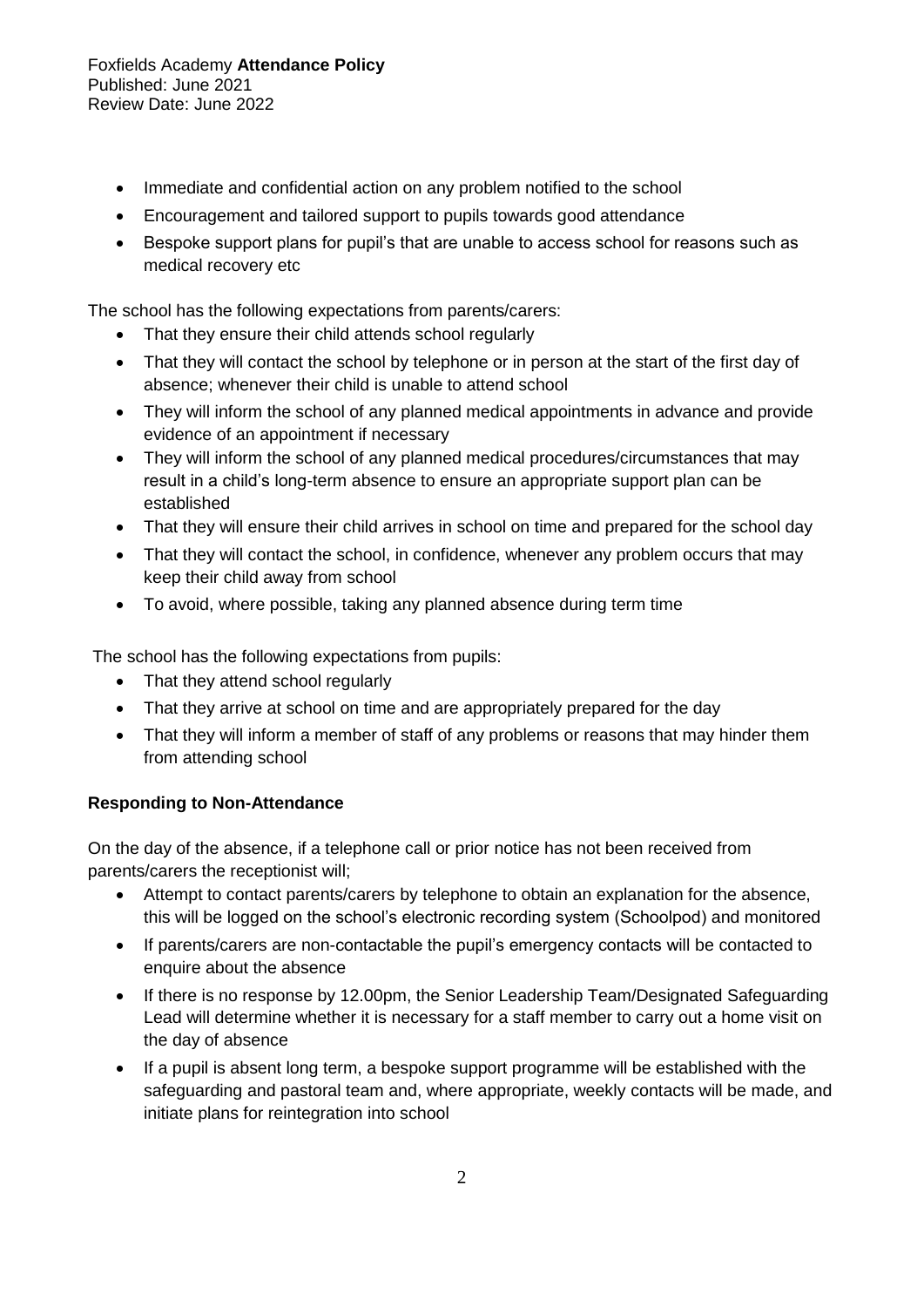• If a pupil is admitted to hospital, the school will liaise with parent/carer and the hospital to determine the appropriate course of action to support the child's recovery, education and reintegration into school

## **School Organisation**

For this policy to be successful every member of staff must make attendance a high priority and convey to the pupils the importance of attendance in accessing the quality education being provided. This means staff will arrive to lessons on time and be well prepared. Specific responsibilities allocated to staff:

#### **Headteacher:**

- To oversee the whole policy
- To report to governors
- To liaise with class tutors
- To oversee the operation of the attendance system and the collation of attendance data
- To oversee the work of administration staff
- To report to the Trust when necessary
- To oversee the reintegration process and plan for the return of long-term absences

#### **Class Tutor:**

- To complete registers accurately and on time both AM and PM
- To record any reasons for absence in pupil planners on the registers
- To inform the designated safeguarding lead of any concerns

#### **Administration Team:**

- Update registers onto School Pod (school's electronic system)
- Note telephone messages and mark in registers accordingly
- Highlight irregular absence and inability to contact parent/carer to Senior Leadership Team/Designated Safeguarding Lead
- Contribute to a chronology of contact regarding attendance issues

## **Designated Safeguarding Lead**

- Make weekly home contact with pupils that are absent from school long term
- Liaise with parents/carers regarding pupil's attendance concerns
- Produce termly letters to all parents/carers stating their child's current attendance
- Produce attendance letters and analysis of attendance figures when required
- Liaise with stakeholders regarding a pupil's attendance concerns
- Keep an up to date folder with all attendance paperwork including intervention/actions and evidence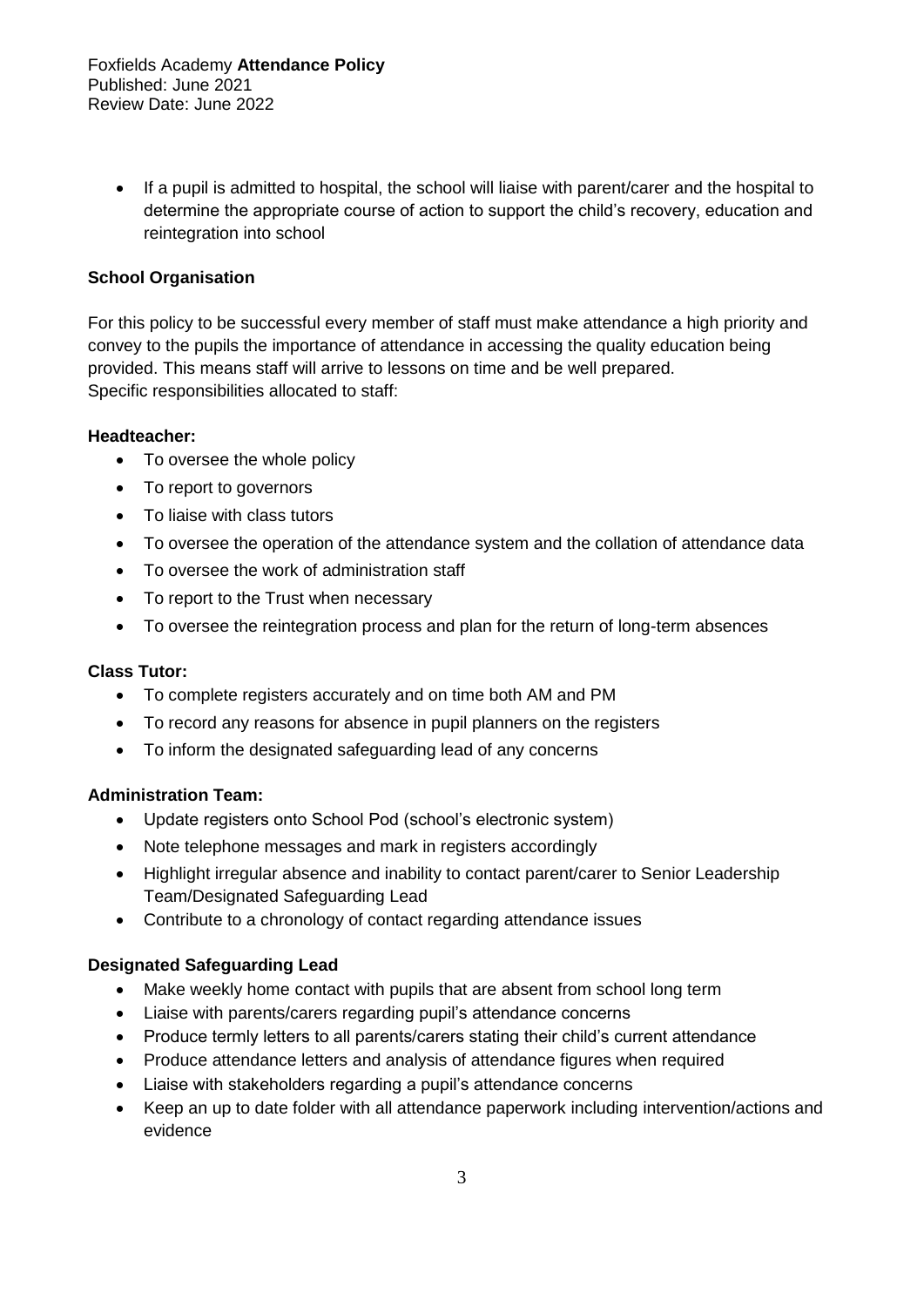- Liaise with pupil's Local Authority caseworkers regarding any changes to a child's circumstances that may impede their regular school attendance
- Liaise with the Attendance and Inclusion Team and refer to the Education Welfare Service when necessary
- Record a chronology of contact regarding attendance issues

# **Local School Board**

• Local School Board members may be given specific role/interest in monitoring attendance and/or policies

# **Authorised and Unauthorised Absence**

The Department for Education has deemed **pupil's with attendance less than 90% are 'persistent absentees'** and follow up is necessary.

# **What is an Authorised Absence?**

Authorised absence is where approval has been given in advance for a pupil to be away, or the school has accepted an explanation offered as satisfactory reason for absence. All other absence must be regarded as unauthorised. The following may be reasons for authorising absence:

- Illness
- Family bereavement
- Medical or dental appointment
- Days of religious observance
- Fixed term exclusion
- Permanent exclusion until removal from roll or reinstated

As an organisation we ask that we are informed of any unavoidable absences as soon as possible and we reserve the right to ask for evidence of appointments such as doctor's appointments.

## **What is an Un-Authorised Absence?**

Absences are unauthorised when the explanation for an absence is deemed an unsatisfactory or unnecessary reason to be absent from school. Absences will not be authorised under the following circumstances:

- Family holidays unless there are exceptional circumstances
- Shopping trips/birthday outings
- No parent/carer communication
- Lateness; arrival 30 minutes after registration closes without parental explanation

## **Irregular Attendance/Refusal to Attend**

The School and its staff regard the regular attendance of children at school as being vital to each child's education and development. It is for this reason that non-attendances (however short or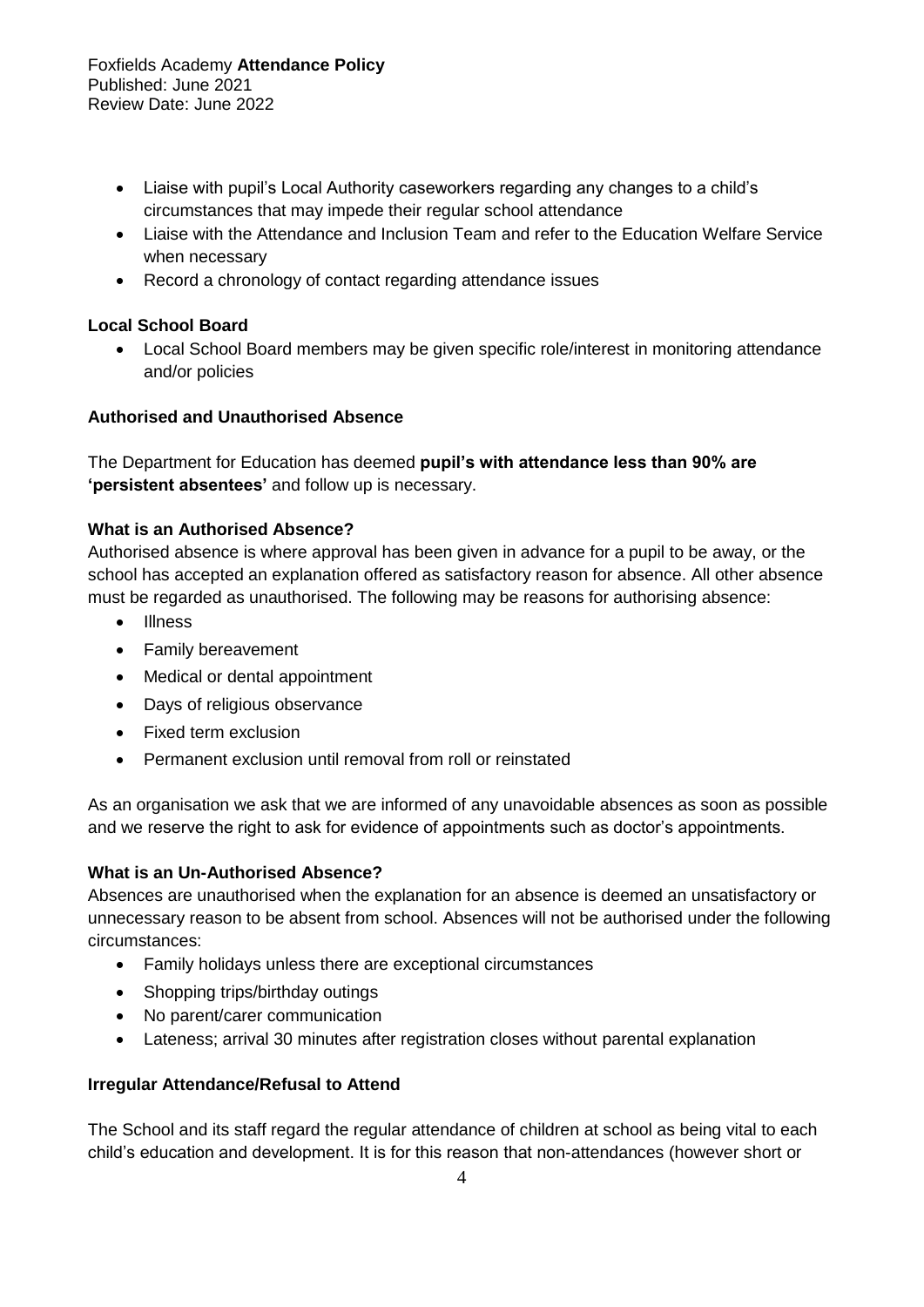infrequent) are treated seriously. It remains the policy of the school to only sanction nonattendance during term time in exceptional circumstances. If a child's attendance falls below 85% a letter will be sent to parents/carers informing them of this. The child's attendance will also be discussed between the designated safeguarding lead, the parents/carers and the child, if appropriate, and short-term attendance targets will be set for the child to achieve. The child's attendance will continue to be monitored and if the attendance continues to fall, or sufficient progress is not made against the short-term attendance targets, consideration will be made to refer the child to the Education Welfare Service.

Parents/carers of pupils of compulsory school age are responsible for making sure their child receives a full-time education and can be prosecuted for Irregular attendance under the Education Act 1996 Section 444 (1). Where a child has not attended regularly at school or has unauthorised leave of absence you may either be issued with a Penalty Notice of £120 per parent per child (discounted to £60 if paid within 21 days), or, your case could be referred by the Local Authority directly to the Magistrates' Court for the purposes of a criminal prosecution.

The Local Authority will be informed where a child has not attended for 10 consecutive school days without provision of a reasonable explanation.

As a school we endeavour to support all of our pupils to attend school every day, we therefore ask that parents/carers act upon any concerns they have regarding their child's attendance and contact the school at the earliest opportunity to prevent any attendance issue worsening. The Local Authority's guidance for school attendance and details on Fixed Penalty Notices can be located as: [https://www.leicestershire.gov.uk/education-and-children/child-protection-and](https://www.leicestershire.gov.uk/education-and-children/child-protection-and-safeguarding/school-attendance)[safeguarding/school-attendance](https://www.leicestershire.gov.uk/education-and-children/child-protection-and-safeguarding/school-attendance)

## **Reintegration**

The return to school for a pupil after a long-term absence requires special planning therefore support programmes will be tailored to the pupil's individual needs and may involve phased or part time re-entry with support in lessons and/or at home as appropriate.

#### **Leave of Absence**

The Education (Pupil Registration) (England) (Amendment) Regulations 2013 have removed the reference of holidays during term time and now provides that a leave of absence during term time will only be granted where an application is made in advance to the school and the school consider that the leave of absence should be granted due to exceptional circumstances relating to that application. The onus is on the parent/carer to present the case in writing at least two weeks before the event. Retrospective granting of permission, should only therefore be on rare occasions. Therefore parents/carers of Foxfields Academy who are requesting time off during term time need to **complete a 'Request for Pupil Absence During Term Time Form' detailing their exceptional circumstances for the absence**. Educational benefits will be considered; however, reasons purely based on financial circumstances cannot. The form needs to be submitted to the school **two weeks in advance** and the Senior Leadership Team, according to the child's needs,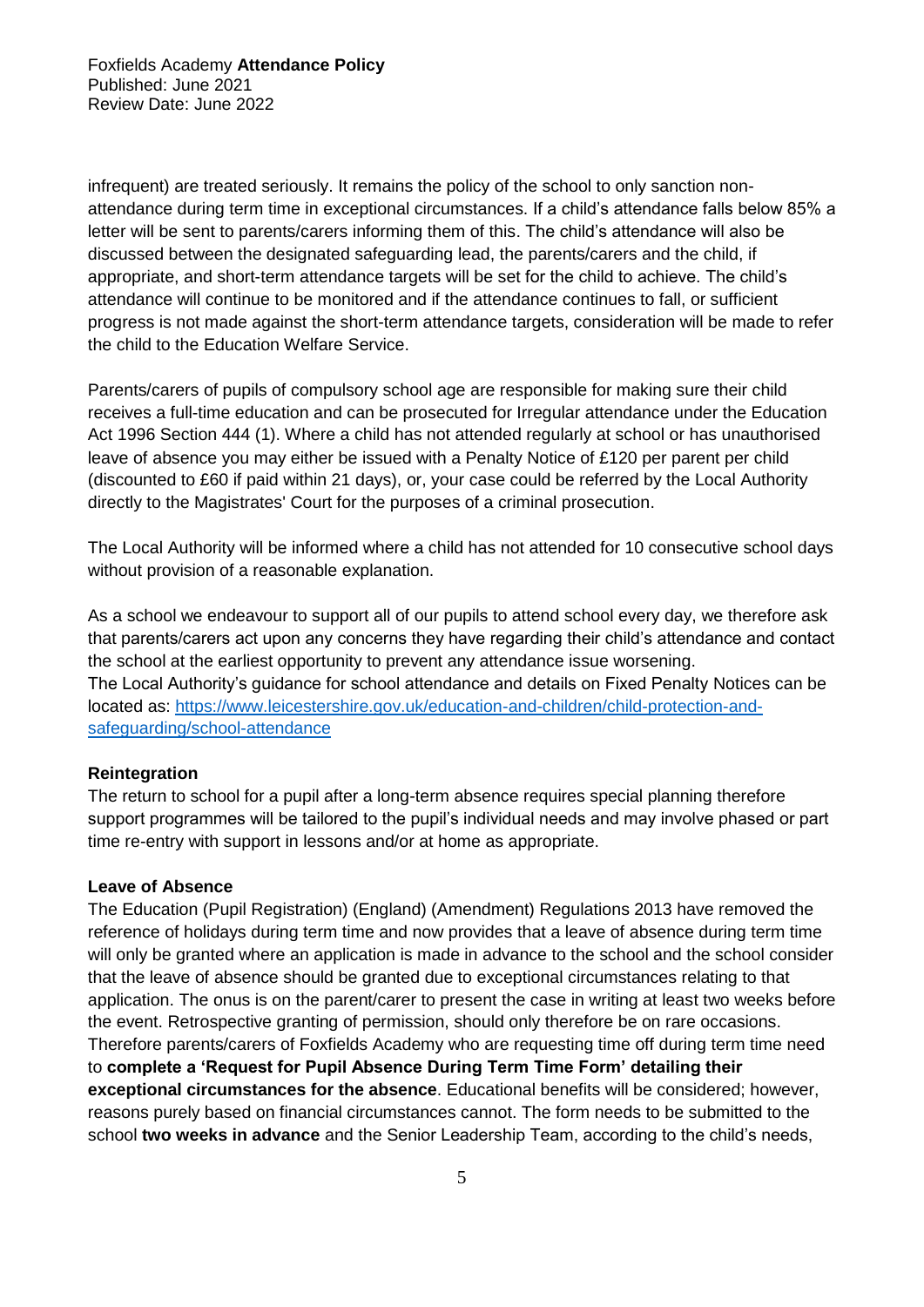will review these requests on individual basis. If a leave of absence goes on longer than the agreed duration, the extra days will be unauthorised.

#### **Removal from Roll**

The school will only remove pupils from roll when this has been agreed by the local authority. In the instance a change of school placement is required an emergency review will be held with parents/carers to change the named school on the pupils Educational Health Care Plan. Parents/carers moving out of the area are required to inform their child's Local Authority caseworker of this as the earliest opportunity, and inform school in writing detailing their new address, proposed last day in school, new school, if a placement has been found, and potential schools if a placement has not been confirmed, this can be done by completing a 'Notification of Pupil Leaving School' form held in reception.

#### **Elective Home Education**

Whilst the local authority encourages parents/carers to enrol their child at school, they also recognise that parents/carers have an equal right to educate their child at home. The local authority wishes to work with parents/carers who home educate in order to ensure that those children are provided with efficient, full-time education suitable to their age, ability and aptitude and to any special educational needs which they might have. It also wishes to ensure that parents/carers who choose to electively home educate their children, do so for the right reasons and have an intention to educate at home from the point they remove their child from school.

If parents/carers have a desire to home education their child the headteacher must be informed of this in writing and parents/carers must inform Leicestershire County Council Special Educational Needs Assessment Service – you will be unable to take your child out of school without the agreement of SEN service as Foxfields Academy is a special school provision. A child can only be removed from roll on the grounds of Elective Home Education when this has been agreed by the local authority.

More information regarding Elective home education within Leicestershire County Council can be found at: [https://www.leicestershire.gov.uk/education-and-children/special-educational-needs-and](https://www.leicestershire.gov.uk/education-and-children/special-educational-needs-and-disability/education-and-childcare/home-education)[disability/education-and-childcare/home-education](https://www.leicestershire.gov.uk/education-and-children/special-educational-needs-and-disability/education-and-childcare/home-education)

#### **Children Missing Education**

Arrangements for identifying and maintaining contact with children missing, or at risk of going missing, from education are paramount.

The national definition of children who are not receiving a suitable education is: Children of compulsory school age, who are not on a school roll, nor being educated otherwise (e.g. privately or in alternative provision) and who have been out of any educational provision for a substantial period of time (usually agreed as four weeks or more) and who is not receiving a